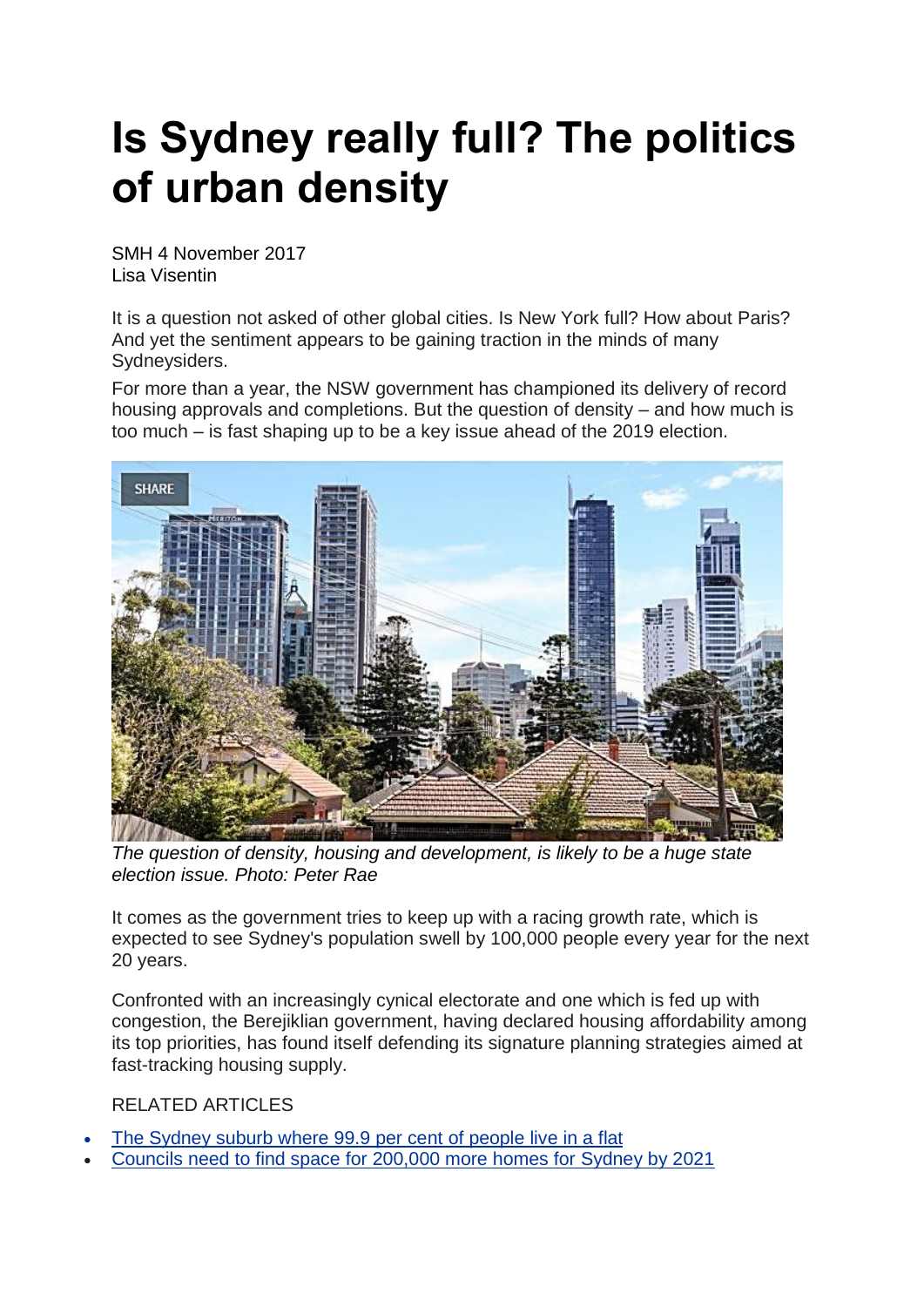Politicians might have once dismissed it as fringe nimbyism, but a fermenting contempt for overdevelopment, or the perception of it, is now bubbling to the surface in communities across Sydney.

John Daley, chief executive of the Grattan Institute, says the politics of planning have become poisonous.

"There's no question that this is politically a very hard sell," he says. "Everybody agrees that density should increase in Sydney in the suburbs next to theirs. That's the issue in a nutshell."

The government, he says, needs to do a better job of explaining the flipside of leaving neighbourhoods unchanged.

"If you do that, your children will not be able to afford to buy a house. And when they do, it will be 30 kilometres from where you are living, so good luck seeing your grandchildren," Daley says.

High-rise

*Proportion living in a flat or apartment, Sydney metro and suburbs*



That sales job could prove to be tougher than usual, given some Liberal MPs are now openly questioning the merits of their own government's policies that would result in thousands of more homes built in their electorates.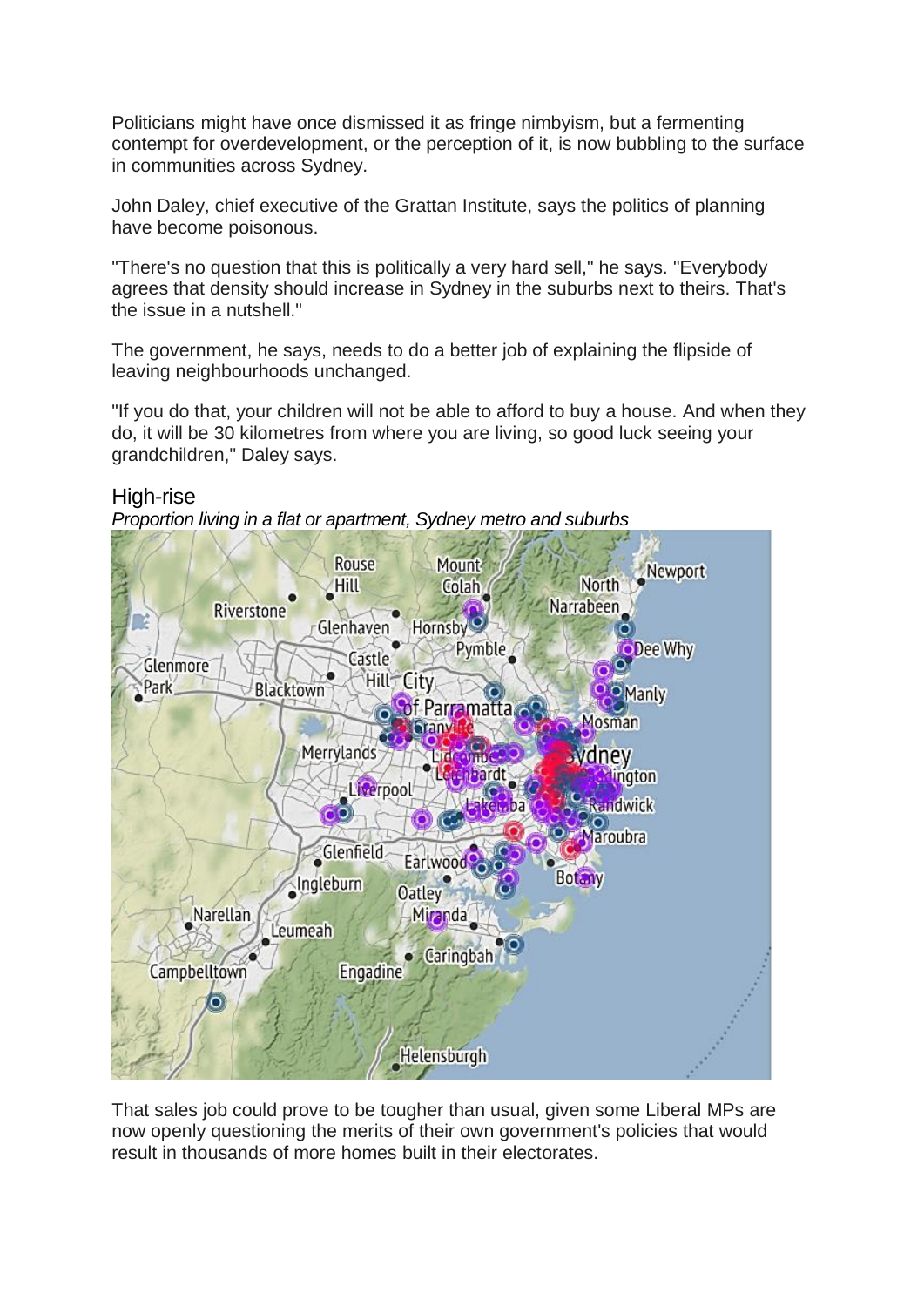Senior government minister David Elliott this week warned of a voter backlash in his Baulkham Hills electorate, after developer Mulpha unveiled its plans for a \$3 billion redevelopment of Norwest Business Park which could accommodate as many as 20,000 residents.



Top 20 apartment dwellers in Sydney

Source: Census 2016

"This is going to be a huge state election issue – it is the only issue that my constituents are talking about in my electorate, and I know several other MPs have concerns also," he told *The Sunday Telegraph*.

And Drummoyne MP John Sidoti says he will refuse to back the government's plan to rezone the Rhodes East precinct for high-rise development of 3600 homes, unless a new school and transport upgrades are provided first.

"My community is saying Rhodes is at capacity," he says. "If they want my support, that's what I want. I want the community benefit of the infrastructure to go in first."

Their comments dovetail with a widely held sentiment revealed last month by a Fairfax ReachTell poll, which found an astonishing [two-thirds](http://www.smh.com.au/business/property/sydneysiders-in-revolt-over-development-as-two-thirds-declare-the-city-is-full-20171008-gywl1c.html) of NSW residents believe [Sydney](http://www.smh.com.au/business/property/sydneysiders-in-revolt-over-development-as-two-thirds-declare-the-city-is-full-20171008-gywl1c.html) is "full".

Labor has recognised the political capital to be tapped from the vein of overdevelopment and has made clear it wants planning strategy to be an election battleground. It has mounted an offensive against the government's core planning process of "priority precincts", which identifies an area as a priority for more density (often around a train station) and accelerates the rezoning process.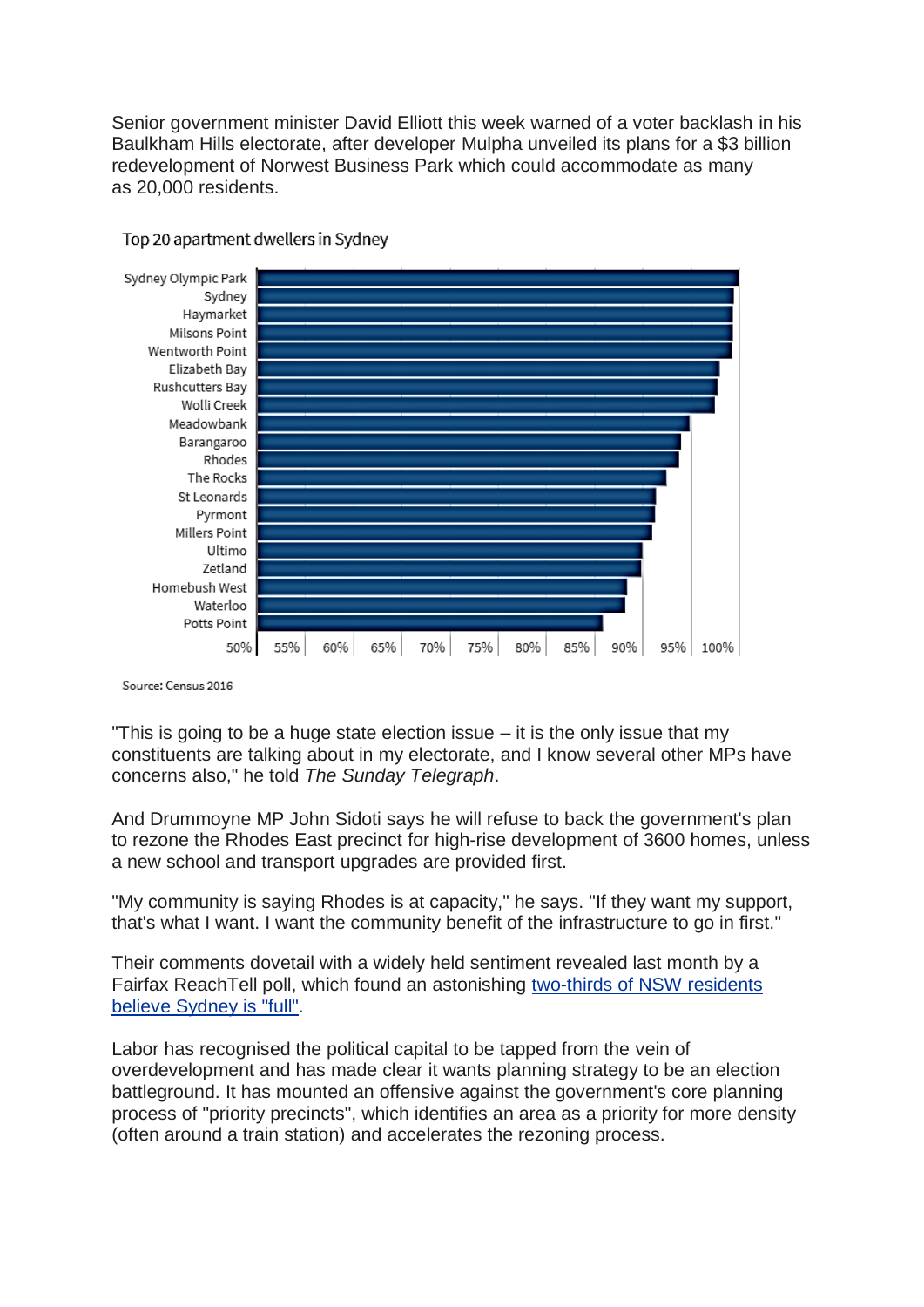Opposition planning spokesman Michael Daley has promised to [immediately](http://www.smh.com.au/nsw/labor-promises-major-planning-overhaul-for-sydney-if-elected-in-2019-20171020-gz53ns.html) junk the priority [precincts](http://www.smh.com.au/nsw/labor-promises-major-planning-overhaul-for-sydney-if-elected-in-2019-20171020-gz53ns.html) scheme if Labor wins power in 2019, describing them as "just a cheap and nasty mass rezoning".

He has also committed to "shredding" the government's marque strategy of rezoning around 11 stations along the Sydenham to Bankstown corridor, which snakes for 13 kilometres through Labor heartland.

The rezonings are expected to deliver at least 35,000 new homes over the next two decades, but so far the government has made no commitments towards accompanying infrastructure such as new schools and health centres.



*The government plans to rezone around 11 stations along the Sydenham to Bankstown corridor.*

As part of the corridor strategy, the government has classified four areas along the line as priority precincts – Canterbury, Campsie, Belmore, and Lakemba – which will be rezoned to allow 25-storey apartment towers.

It's the stomping ground of federal MP Tony Burke, who joined Labor's attack this week, hosting an overdevelopment forum in Campsie.

The corridor strategy stood to "jeopardise" every aspect of the community, he told the 300-strong crowd. "Any planner ... who thought they could pick our community because we wouldn't know how to campaign and we wouldn't know how to complain, has another thing coming."

The plans are also being fiercely resisted by Labor-dominated stronghold of Canterbury-Bankstown council, now the state's largest council with 350,000 ratepayers.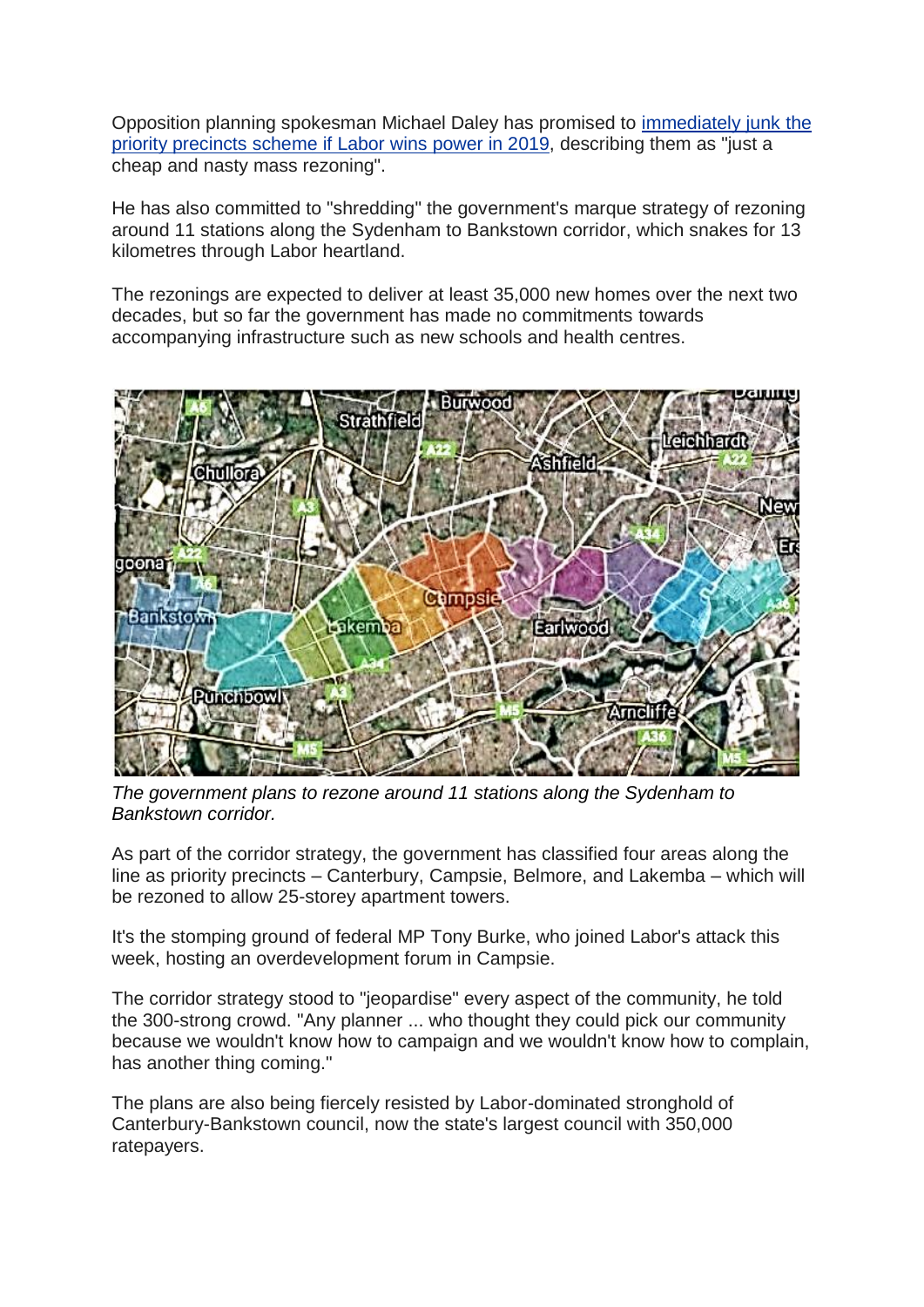"We will not accept this," Labor mayor Khal Asfour says. "We know how to deliver change but these precincts are a tragedy.

"I want [the Department of Planning] to tell me how 25-storey towers are supposed to make those centres better places."

The Greater Sydney Commission, an independent body responsible for shaping long-term planning strategy for Sydney, has estimated the city will need about 725,000 extra homes over the next 20 years as the city's population climbs to 6 million.

And in updated plans released last week, the commission held firm on mandating Sydney councils to find a way to deliver almost [200,000](http://www.smh.com.au/nsw/commission-holds-firm-on-housing-targets-for-sydney-councils-20171026-gz8w4b.html) new homes by 2021, assigning each council five-year housing targets.

Planning Minister Anthony Roberts has been swift in his riposte, accusing Labor of wanting "to condemn Sydney to a decade of high house prices, low growth, congested infrastructure, and lower quality of living".

"Mr Daley must come clean – where will he house 2.1 million new residents?"

Labor is also quick to point out that its heartland suburbs are being forced to absorb the bulk of the population growth, while some blue-ribbon areas have much more modest targets and others are left largely untouched.

Canterbury-Bankstown, for example, must find room for 13,250 more homes over the next five years. Woollahra and Hunters Hill, albeit much smaller communities, need only to provide 300 and 150 new dwellings, respectively.

For its part, the government is backing the Greater Sydney Commission's 40-year vision for Sydney as three connected cities, where homes, jobs and services can be accessed within 30 minutes.

The commission believes reshaping Sydney from a CBD-centric city into a triparted metropolis – comprising a western parkland city, west of the M7; a central river city around greater Parramatta; and an eastern harbour city – will enable 70 per cent of Sydney's projected population of 8 million people access to the "30-minute city" by 2056.

But some urban planners are sceptical about the feasibility of the three-city approach, which is contingent on the concentration of growth and jobs around western Sydney.

The idea of beefing up western Sydney is not new, says Professor Peter Phibbs, head of urban and regional planning at the University of Sydney.

"[The government] has said the same thing in strategy for 25 years and the number of jobs we've turned up in western Sydney is pretty small.

"You can zone things for employment uses but if employers don't want to go there, there's not much you can do about it."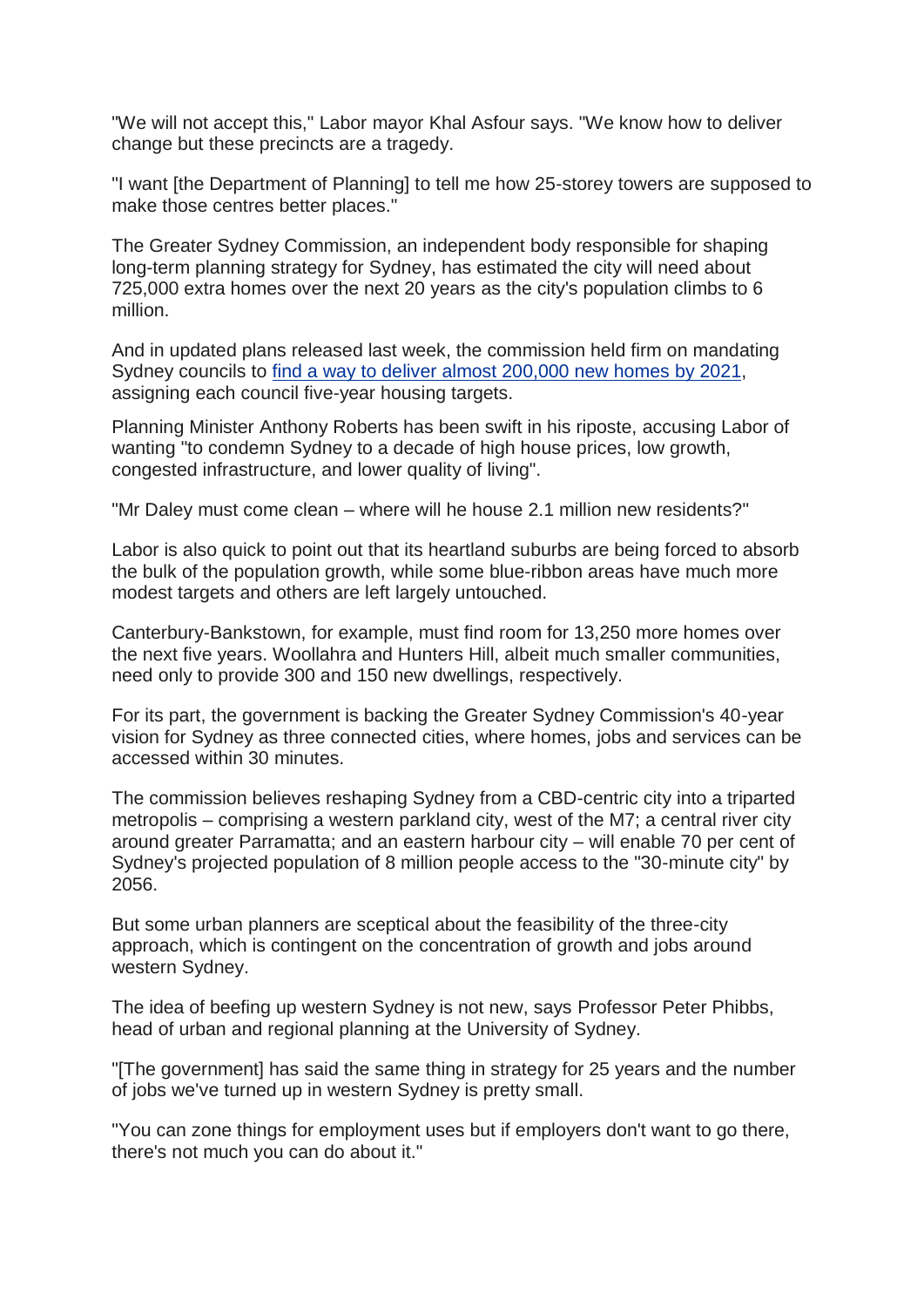The Grattan Institute's John Daley believes this is "the big concern" with the commission's vision.

The decline of manufacturing and the shift towards a service-driven economy, where businesses conglomerate near the centre of cities, means the government's ability to change the outcome "is relatively limited", he says.

For the most part, the government is pinning its hopes on the slated Badgerys Creek airport to transform western Sydney's economy, hoping it will generate as many as 60,000 direct jobs. While construction is expected to begin next year, the bulk of the jobs won't come until after it opens in 2026.

Dr Marcus Spiller, director of planning firm SGS Economics and Planning, says the commission's plans are the latest in a string of metropolitan strategies that have been commissioned by successive government since 2005.

"What is it about our state and our city that means we make good plans but we don't seem to be able to stick to them and deliver them on the ground," he says.

The problem, as he identifies it, is one of fractured governance, where planning is hampered by government departments operating as silos.

A better model for city planning, he says, is through a metropolitan system of government, such as the Greater London Authority, led by mayor Sadiq Khan. Unlike the commission, it has strategic control over transport, policing, economic development, and fire and emergency planning.

Minister Roberts believes the biggest challenge is not implementation, or even density per se, but "one of public relations".

"The challenge is convincing a sceptical electorate in a combative atmosphere of the value and need of these polices," he told an economic forum last week.

The scale of the political challenge facing the Berejiklian government was evident at a fiery community meeting in Marrickville Town Hall a fortnight ago.

More than 350 people filled the auditorium to hear details of a development proposal by property giant Mirvac to convert the industrial precinct of Carrington Road into a strip of high-rise residential apartment towers. The project is an audaciously ambit bid – a string of 20 buildings some as high as 100 metres tall, well beyond the government's own suggested height limits for the area.

Midway through a council bureaucrat's slideshow presentation, a heckler disrupted proceedings.

"Six storeys max for all of Marrickville," he yelled.

The hall erupted in raucous applause.

RELATED ARTICLES

• Lucy Turnbull unveils plan for three [Sydneys](http://www.smh.com.au/nsw/lucy-turnbull-unveils-plan-for-three-sydneys-20171022-gz5un4.html)